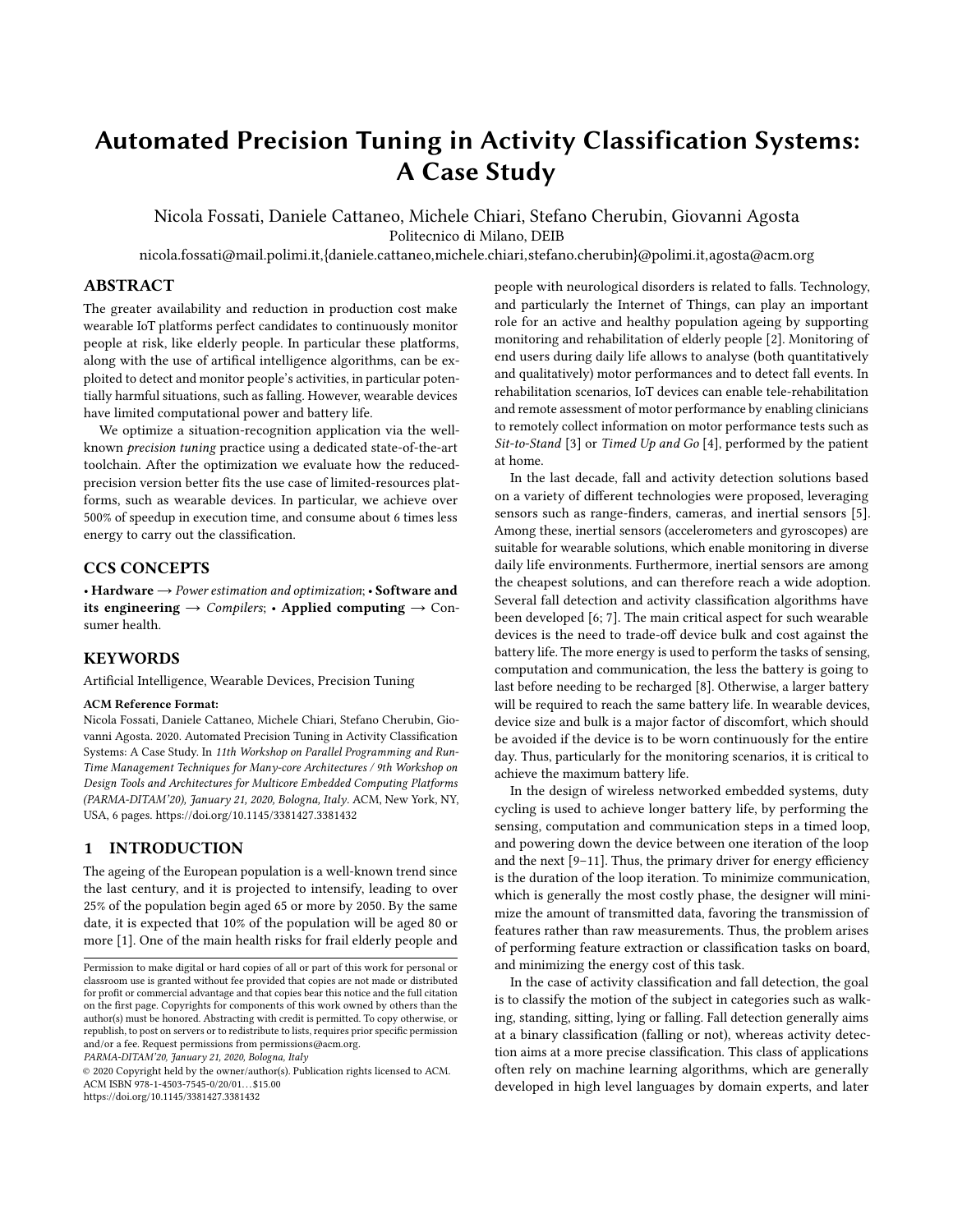translated to C or C++ for implementation in embedded devices. These algorithms are therefore initially developed using large data types representing real numbers, usually through the IEEE 754 double precision representation ("double" in C and related programming languages) [\[12\]](#page-5-11). They are later manually re-written to use fixed point representations, since many ultra-low power embedded microcontrollers do not provided hardware implementations of floating point arithmetics. A large amount of domain knowledge is required in this case, since the limitations in range and precision of the small integers used in such systems force the developer to finely tune the representation, possibly readjusting it in different phases of the algorithm.

A viable alternative to manual re-writing is the use of precision tuning solutions, a type of approximate computing strategy [\[13\]](#page-5-12) that has been gaining increasing traction both in High Performance Computing [\[14\]](#page-5-13) and in hardware/software co-design [\[15\]](#page-5-14).

In this paper, we demonstrate how it is possible to achieve major energy savings in the computation part of the duty cycle of an embedded system performing activity monitoring and classification, by automatically performing precision tuning on the computationally intensive kernel of a machine learning algorithm, k-nearest neighbors classification, that has been adopted for fall detection and activity classification [\[16\]](#page-5-15). To this end, we leverage a dedicated set of plugins developed for the LLVM compiler framework, which allow, starting from  $C/C++$  code annotated with initial value ranges for the input variables, to automatically tune the data types and perform the necessary conversion to generate an equivalent fixedpoint version of the code, while keeping error under control [\[17\]](#page-5-16).

Through our approach, we are able to perform the classification task with a speedup over 500% with respect to the floating point implementation, when running on an STM32 board with an ARM Cortex M3 processor. The fixed-point version of the code has slightly more compute intensity, leading to a modest increase in average instant power consumption. However, this increase is small enough that the overall energy to solution also achieves a reduction of an order of magnitude. This performance and energy improvement is achieved with no loss of accuracy. As a result, we can achieve significant improvements in relation to both functional and non-functional characteristics of the activity detection system, like reactivity and battery life.

The rest of this paper is organized as follows. In Section [2](#page-1-0) we briefly survey the main tools available for precision tuning during the code compilation stage, whereas in Section [3](#page-1-1) we describe the hardware and software components of the fall detection system we aim to optimize, and we detail the precision tuning solution we employ. In Section [4](#page-3-0) we provide an experimental evaluation of the system, while in Section [5](#page-5-17) we draw some conclusions and highlight future research directions.

# <span id="page-1-0"></span>2 RELATED WORKS

Precision Tuning is traditionally a task related to hardware/software codesign [\[15\]](#page-5-14). More recently, this technique has also been explored in the high performance computing domain [\[18\]](#page-5-18). Several tools have been proposed in the literature to tune applications whose domain range from signal processing [\[19\]](#page-5-19) to weather forecast [\[20\]](#page-5-20).

GeCoS [\[21\]](#page-5-21) is a compiler framework that specifically focus on custom hardware design. It allows building a compiler flow where the output is not only optimized for speed, but can depend on different parameters, like hardware size or power consumption. It also provides precision tuning capabilities. In particular, it allows to convert floating point operations into fixed point operations. Analyses and transformations from the GeCoS compiler have been adapted to the use case of fixed point exploitation in HPC [\[18\]](#page-5-18).

FlexFloat [\[22\]](#page-5-22) proposes an extension to the existing floating point types, that can be fully computed in hardware, to assess the effects of reduced precision data types for transprecision computing. In particular, they designed 8-bit and 16-bit floating point data types. Their goal is to demonstrate how a less complex FPU can carry out results with less circuitry and power consumption. Unfortunately these data types require a custom processor design – or a reconfigurable chip –, as such data types are currently implemented only in microprocessor prototypes.

Daisy [\[23\]](#page-5-23) is a tool that combines two techniques, mixed precision tuning and code rewriting. The latter consists in reordering operations or exploiting arithmetic properties – like associativity or distributivity – in order to change the operations executed in the kernel without changing its semantic and precision requirements. Daisy can then output the modified code as Scala or C source code. Unfortunately, the input to the tool must be a description of the algorithm in a high level language. Therefore, this tool requires high implementation effort from the programmer.

Precimonius [\[24\]](#page-5-24) is a tool based on the LLVM compiler toolchain which focuses on finding the best precision for each variable in a program. The precision mix found is subject to two constraints: a given error bound on the output, and the presence of a speedup in the execution time of the optimized kernel. While being a very versatile tool – as it is language agnostic – it does not support the usage of fixed point data representations.

CRAFT [\[25\]](#page-5-25) is a framework for analyzing and instrumenting applications exploiting floating point representations. CRAFT allows the user to analyze a program – provided as a compiled binary – and determine the smallest data type required to perform a correct computation w.r.t. the precision constraints.

TAFFO [\[17\]](#page-5-16) is a framework based on the LLVM toolchain which performs precision tuning of  $C$  and  $C++$  programs. TAFFO focuses on the exploitation of the fixed point numeric representation, and operates on the LLVM intermediate representation. Additionally, TAFFO includes a component named Feedback Estimator which provides an estimate for the errors introduced by the conversion, and a prediction of whether a speedup will be achieved [\[26\]](#page-5-26).

#### <span id="page-1-1"></span>3 APPLICATION SCENARIO

The task of activity classification can be performed by systems of varying complexity and size, depending on the specific use case the system is aimed at. Complementarily, there are more than one algorithm being used for such a task, even though the majority of them is based on machine-learning principles.

We target very small computing systems, such as microcontrollers. Such systems are employed in real world scenarios for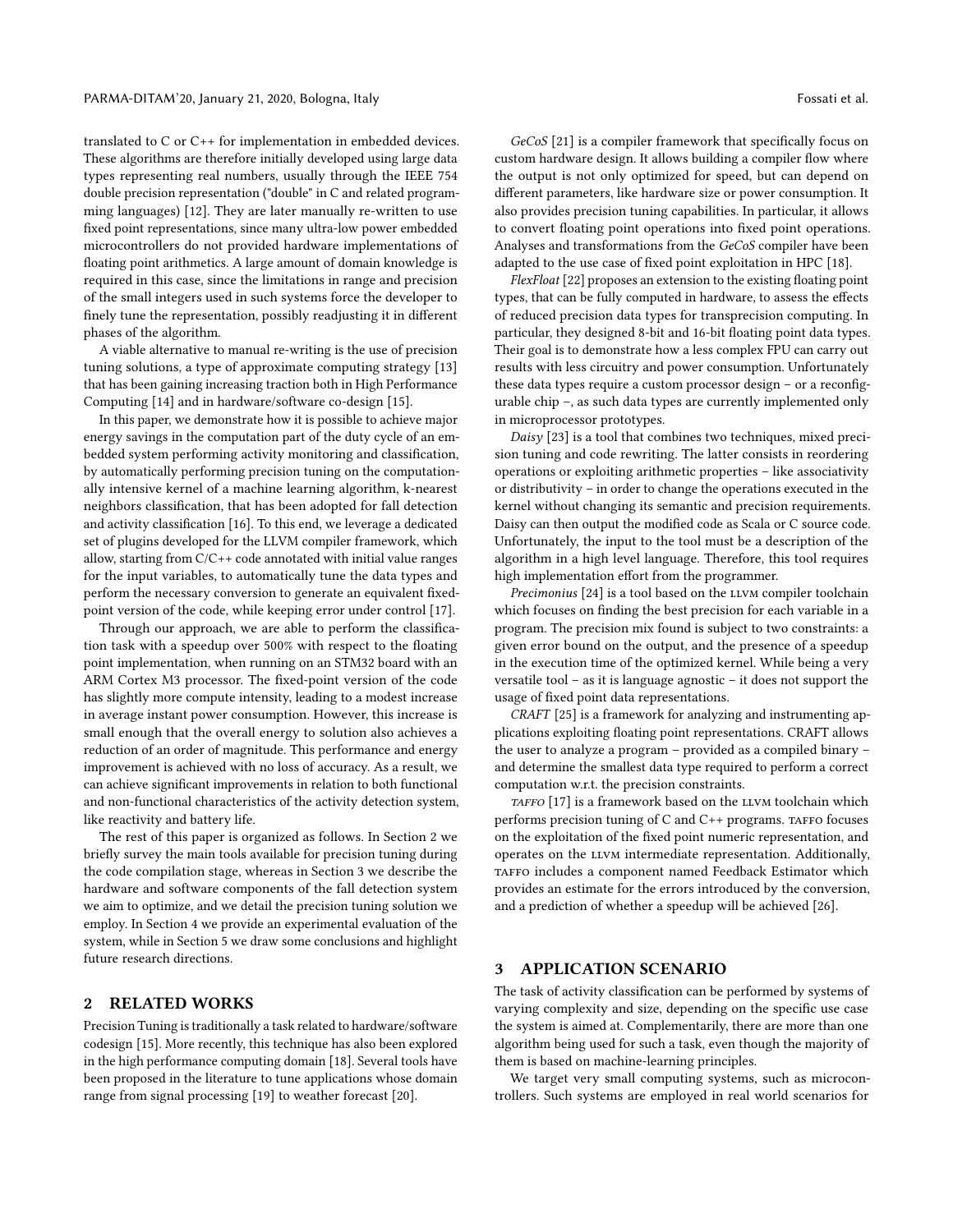Automated Precision Tuning in Activity Classification. . . PARMA-DITAM'20, January 21, 2020, Bologna, Italy

activity detection in wearable devices and internet-of-things applications. Given this premise, in this section we analyze the scenario in which we envision our solution to be utilized, and the characteristics of the activity detection system that is the object of the improvements we propose.

## 3.1 Activity classification system

We consider a typical activity detection system featuring accelerometer, gyroscope, and magnetometer sensors, alongside the storage, processing and user-interface elements. The operation of such a system acquires data from sensors continuously in real time. Subsequently to the acquisition, a data aggregation step is performed, in order to extract specific features of the data. In the case of activity classification, the following features are calculated:

- Total acceleration, computed as the norm of the acceleration vector
- Sum of the absolute values of the acceleration components
- Average of the total acceleration over a moving window
- Variance of the total acceleration over a moving window
- Minimum and maximum values over z-acceleration component over a moving window

These data features are later processed by a classification algorithm to detect the current activity of the subject. In this work, we consider the k-nearest neighbour (KNN) [\[27\]](#page-5-27) algorithm.

The data aggregation process can be performed either on the CPU of the wearable device, or by exploiting custom hardware logic. However, the most complex task is certainly the classification. Since the offloading of this task to remote or cloud devices may lead to large delays and/or to unacceptable service downtime, the classification typically runs on the CPU of the wearable device. In addition to the real-time-collected data, the classification algorithm also requires a pre-defined model. In the case of the KNN algorithm, the model consists of a collection of a data entries representing known user situations. This model data-set has to be in the device memory before running the classification.

Whenever the classification system detects a dangerous situation, the processing element initiates the emergency routine related to that situation. This routine typically involves the activation of a user interface and/or other outward-facing components – such as phone calls to an emergency service. The effectiveness of the system as a whole mainly depends on its accuracy and on its reactivity.

## 3.2 Improving the classification algorithm

The accuracy of the KNN classification depends on the quality of the model that the vendor installed on the device, and on the time granularity of the aggregated data to test. We aim at improving the latter factor. Indeed, a shorter classification time allows our system to fetch and to aggregate data more frequently from the sensors. Moreover, the classification time also impacts the reactivity of the system. The ability of the system to detect and to react to a threat – such as a fall event – before the user is actually harmed enables the possibility to trigger countermeasures to reduce or to nullify the effect on the user. This is the case of air-bag systems inflated before the fallen person hits the floor[\[28\]](#page-5-28).

| <b>ALGORITHM 1:</b> Pseudocode of the software system. |  |  |  |  |
|--------------------------------------------------------|--|--|--|--|
| load dataset;                                          |  |  |  |  |
| model $\leftarrow$ scale(dataset, 0.0, 1.0);           |  |  |  |  |
| while <i>true</i> do                                   |  |  |  |  |
| data in $\leftarrow$ read sensors;                     |  |  |  |  |
| test $\leftarrow$ aggregate(data in);                  |  |  |  |  |
| $prediction \leftarrow classify(model, test);$         |  |  |  |  |
| <b>if</b> prediction = danger <b>then</b>              |  |  |  |  |
| emergency();                                           |  |  |  |  |
| end                                                    |  |  |  |  |
| end                                                    |  |  |  |  |

<span id="page-2-0"></span>Algorithm [1](#page-2-0) shows the typical software structure of a continuous activity detection system. Our goal is to improve the execution time of the control loop. This metric is tightly coupled with hardware performance figures, such as CPU clock rate, and memory latency. Since the amount of data to be processed after the aggregation step is fixed, the impact of memory accesses on the execution time depends on the size of the model. The CPU processing time depends on the size of the model and on the layout of the data to be processed.

Tuning the size of the model is beyond the scope of this work. We aim at reducing the execution time by acting on the layout of the data to be processed. In particular, we explore precision tuning to exploit fixed point data types instead of floating point ones.

#### 3.3 Precision tuning

Precision tuning aims to substitute a computational kernel with an equivalent one that features a different set of data types. Reducing the data size typically allows a reduction of the time-to-solution, as it is well-known that the amount of time required for performing arithmetic computations is heavily dependent on the number of bits that they process. Some precision tuning approaches focus on replacing floating point representations with other smaller floating point representations, – e.g. double precision with single precision.

A different approach consists in the use of fixed point representations, instead of floating point. Fixed point notation, although not appropriate for data with high dynamic ranges, allows a more fine grained tuning. Additionally, it exploits the same functional units as integer representations. This last peculiarity is most relevant in embedded systems, as Floating Point Units are often missing or very inefficient on such platforms. Thus, the usage of fixed point representations allows to carry out the computation faster and using less energy. Since the activity-detection system we are considering is a kind of embedded system, such an optimization is indeed relevant for the use case at hand.

The chief side-effect of precision tuning is that the output of the tuned software will be necessarily different with respect to the original software. However, machine-learning algorithms such as KNN are inherently error-tolerant, and thus constitute prime candidates for exploiting precision tuning.

Adopting precision tuning often requires laborious and errorprone rewriting of the software. In addition to this inherent workload, additional effort is required to determine the most appropriate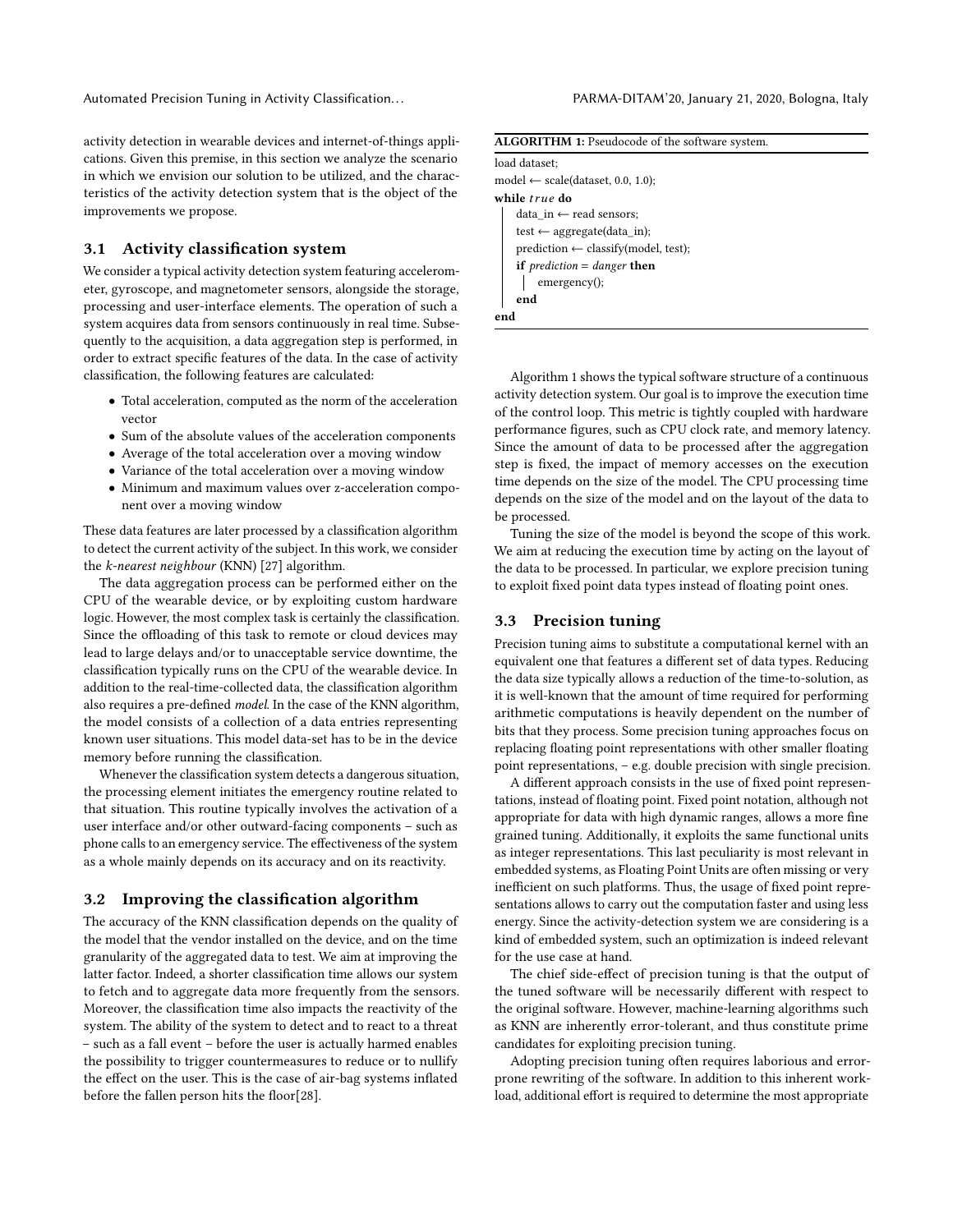level of accuracy-to-performance trade-off. For this reason, we rely on an automatic tool from the state of the art – TAFFO  $[17]$  – to guide our process.

More specifically, the process of precision tuning involves several stages. At first, we should apply an analysis of the values involved in the computation. Since we know in advance from Algorithm [1](#page-2-0) that the classification task immediately follows the scaling, we know that test values at runtime will range within known upper and lower bounds. Such information must be given to the compiler as source code annotations. An example of annotation is shown in Listing [1.](#page-3-1) The information in such annotations is converted to LLVM-IR metadata by the CLANG compiler frontend. Later stages of the precision tuning process will be applied on the LLVM-IR representation of the KNN algorithm.

<span id="page-3-1"></span>1 **double** minSMV

2 \_\_attribute((annotate("target('minSMV')␣scalar(range(-25,25))")));

Listing 1: Example of annotation, as required by TAFFO. This annotation specifies that the variable minSMV shall be converted into fixed point representation, and that the numerical range it will assume at run-time will be [−25, <sup>25</sup>].

It follows an analysis stage that propagates value range information to all the intermediate values. This stage can be automatically performed by an analysis pass of the LLVM compiler infrastructure. We rely on the TAFFO toolchain - which features one of such passes – to implement this step.

From this information on the dynamic range of each value of the kernel, TAFFO is able to automatically allocate a fixed point data type and bit partitioning to each of them. The size of the fixed point data types is constrained to 32 bit. The point position is automatically determined individually for each value, such that the integer part is large enough to represent the dynamic ranges computed by the previous pass. Then, TAFFO performs the code transformation proper, by replacing floating point data types and instructions within the LLVM-IR with fixed point equivalent ones.

The output of aforementioned process is a LLVM-IR fixed point version of the kernel. It can be compiled to machine code using the same clang compiler used to compile the rest of the program. TAFFO also features an error estimation component that provides an upper bound estimation of the quantization error introduced by the floating point to fixed point conversion. However, this error estimation can only provide information on the distance between the values as using original data type and such as using fixed point version. Hence, it is impossible to estimate the misprediction rate a priori. In our experimental campaign we evaluate this metric experimentally.

Through the application of automatic precision tuning via TAFFO, we are able to dramatically reduce the time-to-solution and energy consumption of an embedded activity-detection system, at a much lower cost in terms of effort spent in adapting the classification algorithm, and without significantly impacting other metrics such as storage requirements and detection accuracy. Thus, our methodology allows to widen the spectrum of ultra-low-power platforms

<span id="page-3-4"></span>

| Tool        | Option<br>set | Size<br>[KiB] | T<br>$\lfloor ms \rfloor$ | $I_{\mu C}$<br>[mA] | $V_{\mu C}$<br>[V] | Ρ<br>$\lceil mW \rceil$ | E<br>[m] |
|-------------|---------------|---------------|---------------------------|---------------------|--------------------|-------------------------|----------|
| TAFFO       | $-03$         | 39.67         | 366.5                     | 36.25               | 3.23               | 117.1                   | 42.9     |
|             | -Ofast        | 39.79         | 366.0                     | 36.25               | 3.23               | 117.1                   | 42.9     |
|             | $-0s$         | 39.68         | 366.3                     | 36.11               | 3.23               | 116.6                   | 42.7     |
|             | $-0z$         | 33.26         | 384.7                     | 35.88               | 3.23               | 115.9                   | 44.6     |
| <b>LLVM</b> | $-03$         | 40.35         | 2281.3                    | 35.54               | 3.23               | 114.8                   | 261.9    |
|             | -Ofast        | 41.39         | 2281.2                    | 35.83               | 3.23               | 115.7                   | 264.0    |
|             | $-0s$         | 31.53         | 2330.0                    | 35.87               | 3.23               | 115.9                   | 270.0    |
|             | $-0z$         | 31.13         | 2356.6                    | 35.67               | 3.23               | 115.2                   | 271.5    |

Table 1: Execution data relative to the temporal, spatial and energetic performance of the proposed solution on the STM32F207IG microcontroller, compared to the standard LLVM toolchain. The minimum values for the time-tosolution  $T$  and the energy-to-solution  $E$  are marked with an underline.

where it is advantageous to exploit machine-learning algorithms, and to improve non-functional characteristics – such as battery life – of similar existing applications.

### <span id="page-3-0"></span>4 EXPERIMENTAL EVALUATION

In order to evaluate the performance and energy consumption improvements we achieve through our solution in a concrete scenario, we perform a series of experiments aimed at quantifying such measures. While the approach we employ operates by modifying the software development methodology, the results we seek are specific to a particular hardware context.

#### <span id="page-3-3"></span>4.1 Hardware Setup

As hardware platform, we select a development board that simulates the actual physical device. More specifically, we employ the  $STM3220G$ -EVAL board<sup>[1](#page-3-2)</sup>. This board features the STM32F207IGH6 microcontroller based on the ARM Cortex M3 CPU core, alongside 16 Mbit of SRAM and several input-output devices such as a screen, an infra-red receiver, and a MEMS device. Such a selection of peripherals is typical for a device aimed at activity detection, thus we can consider this board representative of a typical hardware configuration employed in our use case.

In order to evaluate the energy consumption relative to our solution, we employ a IDM-8351 digital multimeter to measure the power supply voltage and the current draw of the STM32F207IGH6 microcontroller. As our solution does not involve modifications to the input-output and storage elements of the device, we do not measure the power consumption of such components.

## 4.2 Software Setup

In order to construct a realistic classification model, and for evaluating the classification performance, we simulate the sensor data

<span id="page-3-2"></span><sup>1</sup><https://www.st.com/en/evaluation-tools/stm3220g-eval.html>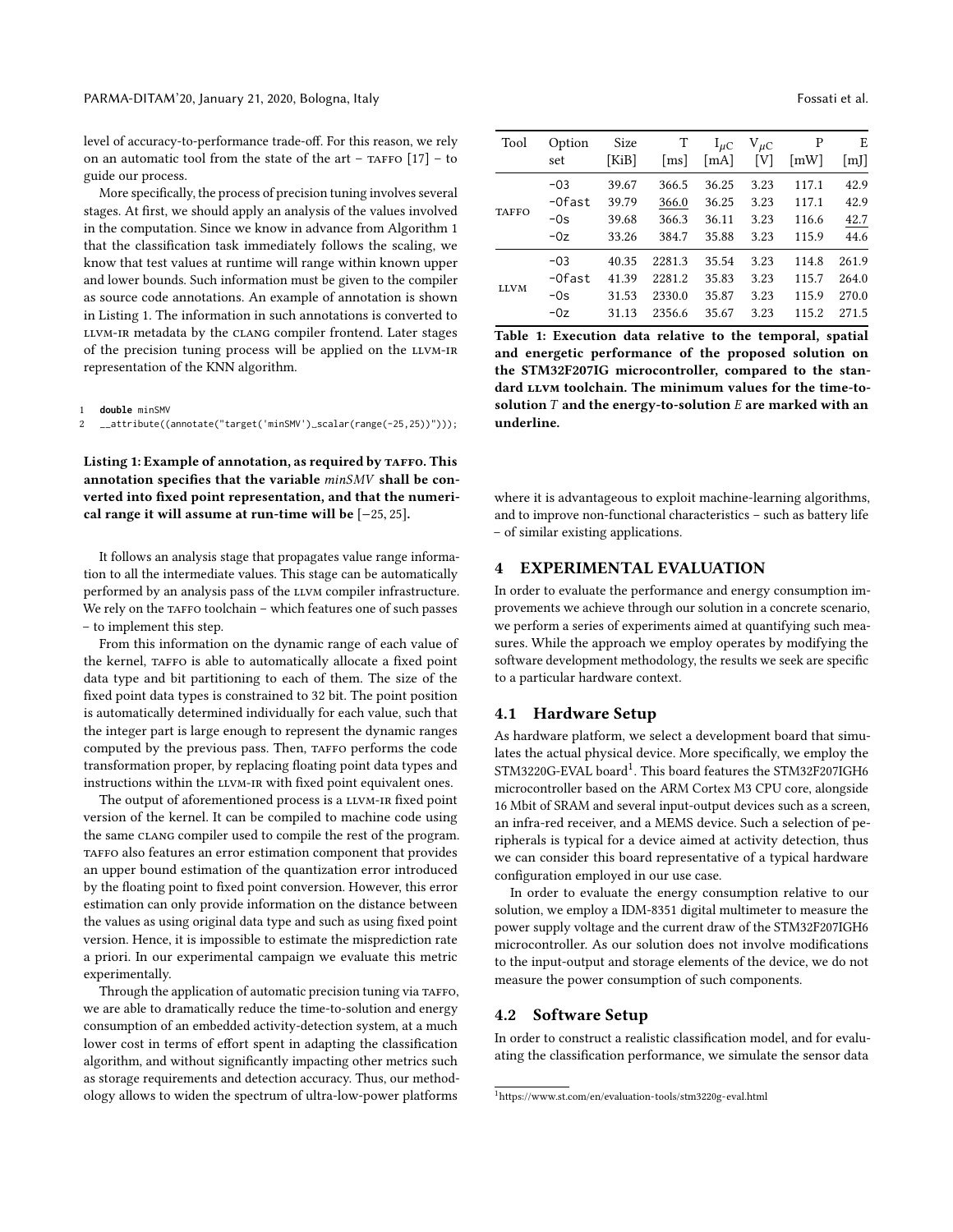Automated Precision Tuning in Activity Classification. . . PARMA-DITAM'20, January 21, 2020, Bologna, Italy

acquisition component with an open source data-set $^2$  $^2$ , which contains about 4.5 hours of annotated activity data, and has been used in other activity detection works[\[16\]](#page-5-15). The raw movement data was collected from 16 male and female subjects between 23 and 50 years of age, and each data sample has been manually labeled. The labels given to the activities include Sitting, Standing, Walking, Running, Jumping, Falling, and Lying. We pre-process the aforementioned data-set, to serialize it in a format suitable for storage into persistent memory. This task is performed offline, by means of a dedicated script written in Python.

To assess the classification algorithm performance, we rely on an implementation of the KNN classifier written in C. We annotate the source code of the classifier as required by the TAFFO tool. Annotations include the KNN kernel and the scaling function. Since we assume that values in the data-set file are obtained by data aggregation, as in Algorithm [1,](#page-2-0) we know a priori the range of values that such data can assume at runtime. In our experimental campaign, we derive the value ranges of the inputs to the algorithm by automatic inspection of the values in the data-set file.

As a last step, we embed the classifier in a test program, consisting in a loop which continuously samples data from the data-set in persistent memory, and calls the classification subroutine on that data. The role of the test program is to emulate the behavior of a typical activity detection system, from the perspective of the classification algorithm. To reduce the development overhead, we relied on the Miosix $^3$  $^3$  real-time embedded operating system. This test program is outlined in Algorithm [2.](#page-4-2)

| <b>ALGORITHM 2:</b> Pseudocode of our system emulation. |                                                                                         |  |  |  |
|---------------------------------------------------------|-----------------------------------------------------------------------------------------|--|--|--|
|                                                         | for $i = 1$ to 100 do                                                                   |  |  |  |
|                                                         | load dataset;                                                                           |  |  |  |
|                                                         | $\langle$ train,test $\rangle \leftarrow$ random(dataset);                              |  |  |  |
|                                                         | $\langle train, test \rangle \leftarrow scale(\langle train, test \rangle, 0.0, 1.0)$ ; |  |  |  |
|                                                         | $performance \leftarrow classify(train, test);$                                         |  |  |  |
|                                                         | end                                                                                     |  |  |  |

<span id="page-4-2"></span>Additionally, the scale and classify operations have been instrumented in order to measure their execution time, and report the classification performance. We compile the test program with the  $LUM 8.0.1$  toolchain — more specifically the CLANG compiler — with TAFFO conversions enabled, and without employing TAFFO. Furthermore, we also exploit different optimization levels provided by the compiler. The optimization levels we use are the following:

- **-03** Highest optimization level available in LLVM for general use. Performs a tradeoff between code size and speed.
- **-Ofast** Like -O3, but prioritizing speed over code size.
- **-Os** Like -O3, but prioritizing code size over speed.
- **-Oz** Like -Os, prioritizing code size even further.

## 4.3 Analysis of the Results

As shown in Algorithm [2,](#page-4-2) through the test program we collect 100 samples related to the execution time and the classification error rate. Simultaneously, we collect energy consumption data, as described in Section [4.1.](#page-3-3) The data relative to the performance of the application is shown in Table [1.](#page-3-4) For each version, we show:

- The size of the application binary in KiB,
- The average execution time of the classification task T over 100 samples,
- The average current draw  $I_{\mu C}$  and supply voltage  $V_{\mu C}$  of the microcontroller during the classification task,
- $\bullet$  The average power consumption  $P$  of the microcontroller during the classification task,
- $\bullet$  The average energy  $E$  required to execute the entire classification task.

We observe that the application versions optimized through TAFFO present the same error rate as the un-optimized versions. The prediction error we observe is 30.49%, both for the kernel optimized by TAFFO and the floating point kernel. In particular, the misclassification events happens on the same entries for both versions. We can conclude that the kernel after the conversion to fixed-point is functionally equivalent with respect to the kernel implementation exploiting floating-point representations.

Regarding the temporal efficiency of the classification task, our approach based on automatic precision tuning presents substantial improvements. Let us define the speedup metric as follows:

$$
Speedup[\%] = 100 \left( \frac{T_{\text{un-optimized}}}{T_{\text{optimized}}} - 1 \right)
$$

Independently of the optimization option being exploited, the versions optimized with TAFFO consistently reach speedups of approximately 500% with respect to the corresponding LLVM version. This data is shown in Figure [1.](#page-4-3)

<span id="page-4-3"></span>

Figure 1: Speedup of the version optimized with TAFFO w.r.t. the version compiled with LLVM alone.

The reduction in the time-to-solution that we obtain is primarily determined by the fact that the original classification program heavily exploits floating point representations. In fact, the Cortex M3 CPU core we employ for our experiments does not have a

<span id="page-4-1"></span><span id="page-4-0"></span> $^2$ [https://www.dlr.de/kn/en/desktopdefault.aspx/tabid-12705/22182\\_read-50785/](https://www.dlr.de/kn/en/desktopdefault.aspx/tabid-12705/22182_read-50785/)  $\,$ <sup>3</sup><https://miosix.org>